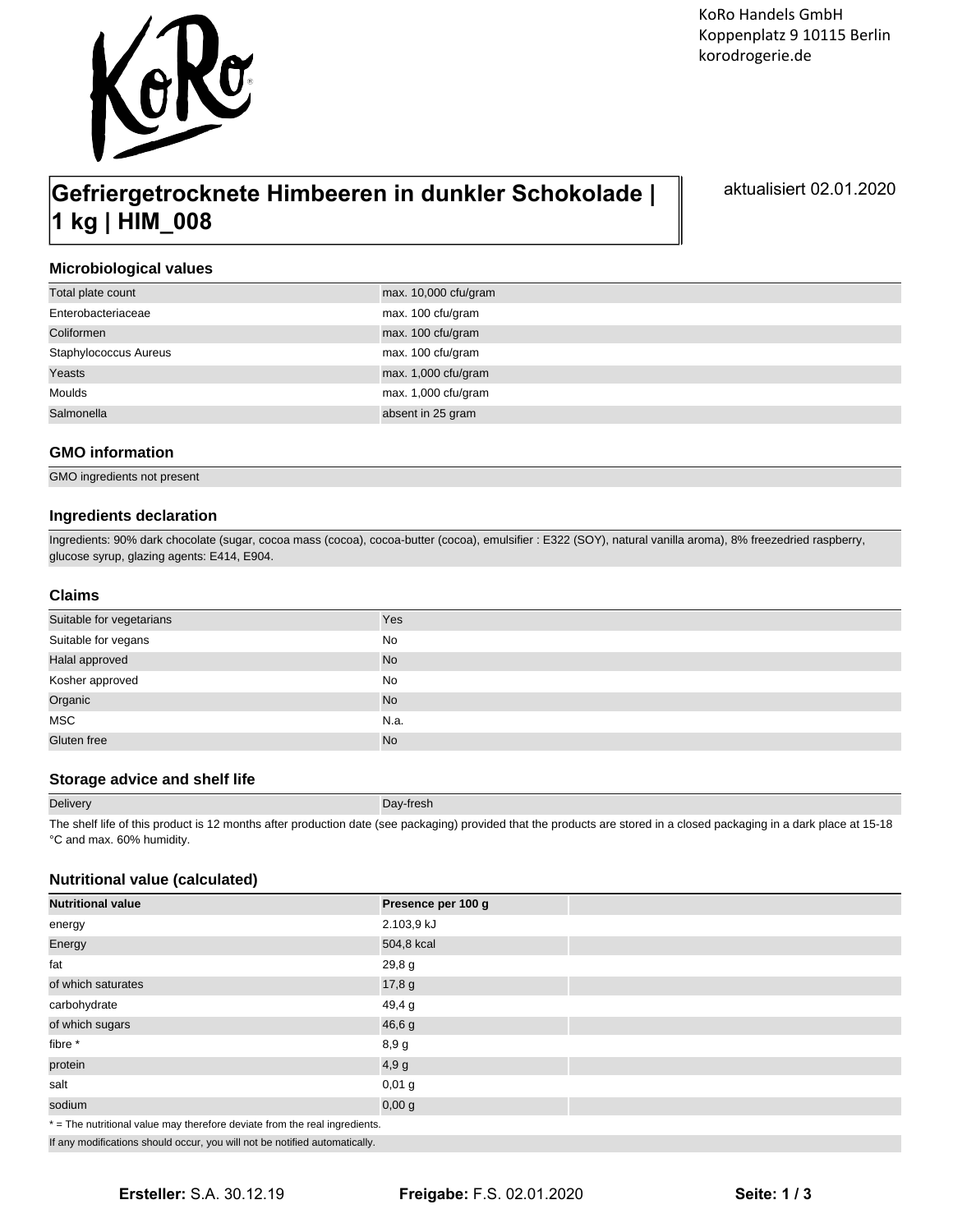# **Allergens**

| Indication for the presence or absence of allergens.            |    |                                                                                                                        |           |
|-----------------------------------------------------------------|----|------------------------------------------------------------------------------------------------------------------------|-----------|
| (Wo = without, $W = with$ , $M = may contain$ , $U = unknown$ ) |    |                                                                                                                        |           |
| 1.0 Gluten                                                      |    | 8.6 Brazil nuts                                                                                                        | M         |
| 1.1 Wheat                                                       | M  | 8.7 Pistachio nuts                                                                                                     | Wo        |
| 1.2 Rye                                                         | M  | 8.8 Macadamia nuts                                                                                                     | M         |
| 1.3 Barley                                                      | М  | 9.0 Celery                                                                                                             | Wo        |
| 1.4 Oats                                                        | M  | 10.0 Mustard                                                                                                           | <b>Wo</b> |
| 1.5 Spelt                                                       | M  | 11.0 Sesame                                                                                                            | Wo        |
| 1.6 Kamut                                                       | Wo | 12.0 Sulpher dioxide and sulphites (E220 -E228) at concentrations of more<br>than 10mg/kg or 10 mg/l, expressed as SO2 | <b>Wo</b> |
| 2.0 Crustaceans                                                 | Wo | 13.0 Lupin                                                                                                             | Wo        |
| 3.0 <sub>g</sub>                                                | Wo | 14.0 Molluscs                                                                                                          | <b>Wo</b> |
| 4.0 Fish                                                        | Wo | 20.0 Lactose                                                                                                           | M         |
| 5.0 Peanuts                                                     | M  | 21.0 Cocoa                                                                                                             | W         |
| 6.0 Soy                                                         | W  | 22.0 Glutamate (E620-E625)                                                                                             | Wo        |
| 7.0 Milk                                                        | M  | 23.0 Chicken meat                                                                                                      | <b>Wo</b> |
| 8.0 Nuts                                                        |    | 24.0 Coriander                                                                                                         | Wo        |
| 8.1 Almonds                                                     | M  | 25.0 Corn/ maize                                                                                                       | M         |
| 8.2 Hazelnuts                                                   | М  | 26.0 Legumes                                                                                                           | Wo        |
| 8.3 Walnuts                                                     | M  | 27.0 Beef                                                                                                              | <b>Wo</b> |
| 8.4 Cashews                                                     | M  | 28.0 Pork                                                                                                              | Wo        |
| 8.5 Pecan nuts                                                  | M  | 29.0 Carrot                                                                                                            | U         |
|                                                                 |    |                                                                                                                        |           |

**May contain traces of nuts, peanuts and gluten. Products with dark chocolate also may contain traces of milk.** 

The information in this specification is derived from the recipes and information from suppliers. Therefore, no rights may be derived from this information. If any modifications should occur, you will not be notified automatically.

# **Ingredients**

| Ingredient                                                                                    | <b>Presence</b> |
|-----------------------------------------------------------------------------------------------|-----------------|
| dark chocolate (sugar, cocoa mass, cocoa-butter, emulsifier :<br>E322, natural vanilla aroma) | 90.00%          |
| freezedried raspberry                                                                         | 8,00 %          |
| glucose syrup                                                                                 | 1.58 %          |
| glazing agents: E414 (gum arabic (acacia gum)), E904<br>(shellac)                             | 0.42%           |

# **Packaging information**

#### **Packaging**

The title of this specification is a productdescription, this is not a legal description.

## **Other**

IMPORTANT: All products are passed through a metal detector, except for big bags.



KoRo Handels GmbH Koppenplatz 9 10115 Berlin korodrogerie.de

**Ersteller:** S.A. 30.12.19 **Freigabe:** F.S. 02.01.2020 **Seite: 2 / 3**